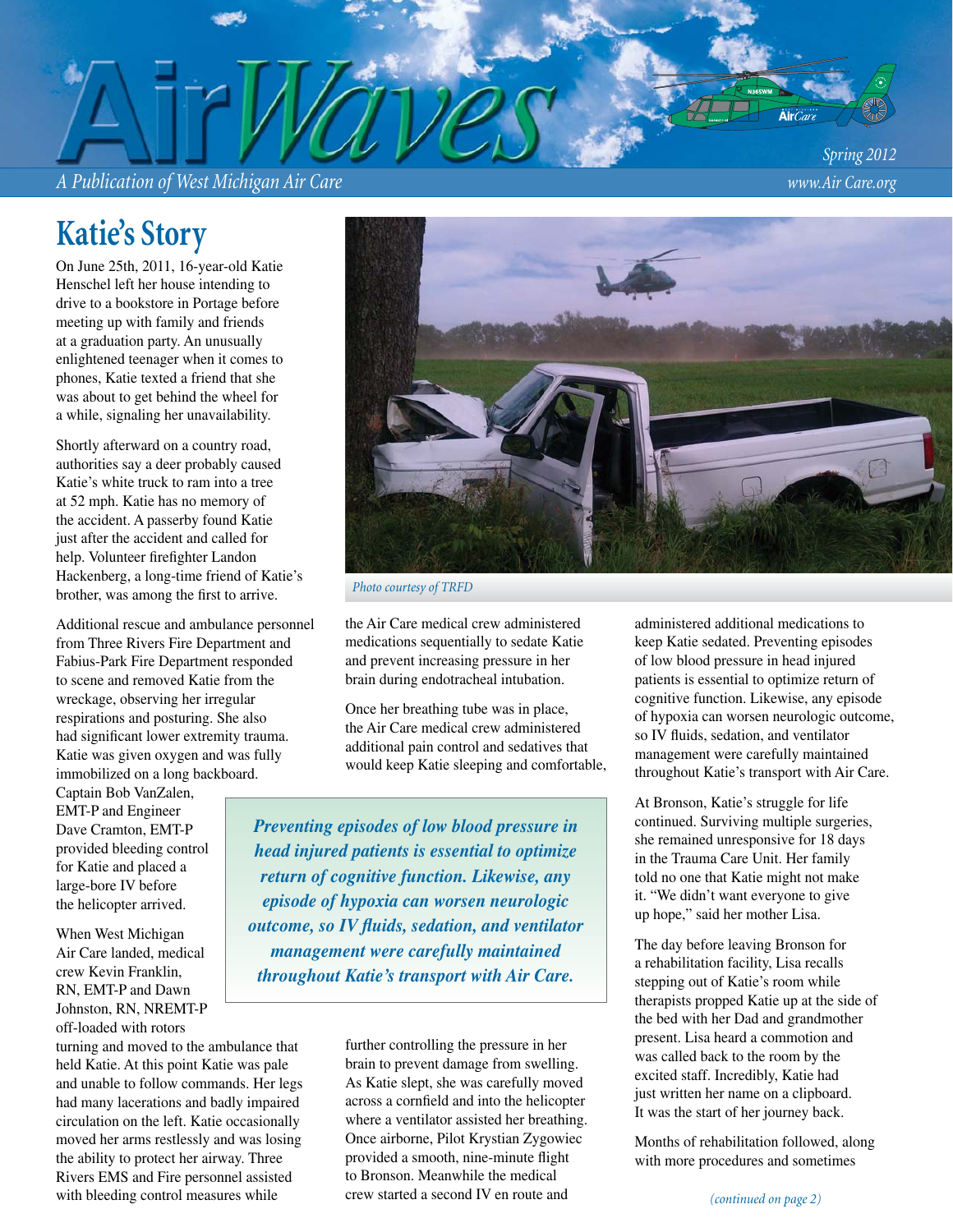# **Air Care Goes Live with Glidescope**

As of February 1st, 2012, Air Care began using the Verathon GlideScope® Ranger as the primary method for accomplishing endotracheal intubation in adult patients. As leaders in critical care and emergency transport medicine Air Care medical crews were the first to bring indirect laryngoscopy to the forefront in transport medicine in West Michigan by incorporating the AirTraq optical device over 2 years ago. The GlideScope® Ranger will expand on this success and promote improvements in airway management while maintaining the high level of 'first pass' success that Air Care medical crews exhibit. Air Care's leadership in airway and ventilator management is just one of the assets that sets Air Care apart from other critical care transport programs regionally and throughout the country.



*Air Care's medical crew attempts intubations from various angles in practice so they can meet unpredictable airway challenges in the field.* 

### **Katie's Story (continued from page 1)**



*Sixteen-year-old Katie (left center) revisits the accident site with her family, where the tree still bears the scars of her accident last June. Left to right: Bill (father), Katie, Nate (brother), and Lisa (mother).*

scary complications. Altogether, Katie underwent four brain surgeries and three orthopedic surgeries. Finally, after 99 days of hospitalization, Katie was discharged home on September 30th.

Today Katie is back in school full-time, attends appointments for outpatient rehabilitation, and plans to graduate on time. Although she can't participate in all the sports she used to, she says it's a small price to pay, and she is intent

on thanking all who cared for her. Her mother echoes her grateful sentiments.

 "I'm in the presence of a miracle every day," said Katie's mother Lisa. "I will never have the words to express my gratitude."



*By Dawn Johnston, CFRN, BSN, NREMT-P Flight Nurse West Michigan Air Care*

### **Air Care Sponsors The Difficult Airway Course - EMS™**



**Date:** April 16 & 17, 2012 **Credits:** 15-16\*

**Location:**  Bronson Gilmore Center for Health Education 7 Health Care Plaza Kalamazoo, MI

**Course fee:**  \$350 (includes textbook)

For registration and course information call *(269) 329-2040* or visit *www.theairwaysite.com*

- Learn the full range of airway management techniques including RSI.
- Benefit from the experiences of a truly expert, hands-on faculty.
- Use a myriad of proven airway devices and hone your surgical airways skills.
- Practice decision making and airway techniques in challenging airway stations.
- CECBEMS, ASTNA and AAPA approved.
- Experience the only airway course designed for EMS professionals by the authors of the definitive airway textbook, Manual of Emergency Airway Management—Drs. Ron M. Walls, Michael F. Murphy and Robert C. Luten. Course participants receive a copy of the manual (a \$67.95 value!)

*"This course was awesome! I've been a paramedic for 10 years and learned more in 2 days than years of attending other CE classes."* 

> *– Rick Ables, EMT-P, San Diego, CA*

#### \*CE Credits

15.5 Contact Hours have been provided by the Air & Surface Transport Nurses Association (Certificate #2009-12). ASTNA<br>is an approved provider for the California Board of Registered<br>Nursing CEP 13575.

Approved by the Continuing Education Coordinating Board for Emergency Medical Services (CECBEMS). CECBEMS Activity #08-CECB-F2-0849. CEH Number and Type: 15.0 Advanced.

This program has been reviewed and is approved for a maximum of 16 hours of AAPA Category 1 CME credit by the Physician Assistant Review Panel.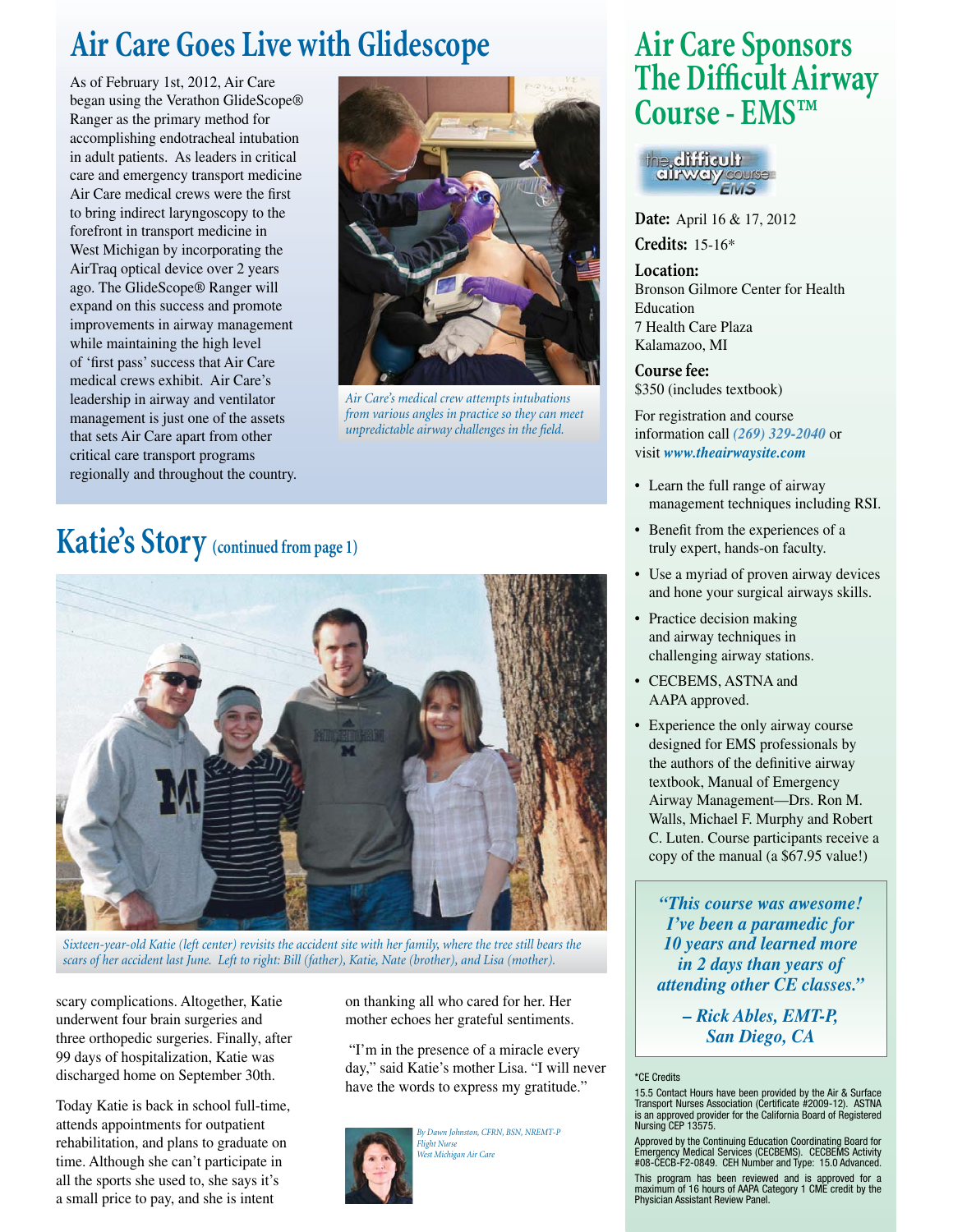

*Our new tail rotor makes us quieter! Air Care's operation includes adherence to many safety requirements including proactively replacing aircraft parts (such as our tail rotor) before they wear out. Our new tail rotor makes the same loud statement in performance, but a softer one in decibels.*

### **What's the Buzz?**

You may notice a difference in the sound of West Michigan Air Care's helicopters in the near future. We are in the process of switching to the latest version of tail rotor or "fenestron" as this style is referred to. Air Care has upgraded to the 10-blade "quiet" fenestron from the older 11-blade style.

While "quiet" is a relative term when there is a running helicopter involved, the new 10-blade fenestron provides a significantly reduced noise signature in comparison to the previous 11 blade version, while continuing to provide the same levels of safety and performance. The reduction in noise is due to a change in design of the system with an asymmetrical staggering and resizing of the blades. Gone is the high pitched sound of the tail, replaced with a more tolerable low growl, along with a significant reduction in decibels.

Performing this upgrade when the previous blades were due to be replaced allowed us to accomplish this in a very cost effective manner. In addition, the new version has a 5000-hour life limit for the blades, double the 2500-hour life limit of the previous blades, also contributing to the cost effectiveness. The entire process was performed in house by our maintenance staff and only required two days, start to finish. This upgrade was recently performed on N365WM with sister aircraft N365A scheduled to be upgraded in the fall of this year.

So next time you see us flying over, keep an ear open to see if you can hear the difference. Or hear it less, which is the whole idea.



*By John Eichel Director of Maintenance West Michigan Air Care*

#### **Announcements**

#### **New Air Care Board Member**



*Dr. Scott Davidson, MD, FACS, Trauma Medical Director, Bronson Methodist Hospital, and LT COL USAFR*

Air Care is pleased to have Dr. Scott Davidson join our Board of Directors. The medical crew prizes Dr. Davidson's

contribution to the region's trauma system as well as to Air Care educational meetings, so it is with gratitude we acknowledge him for accepting a more active role in Air Care's future.

"I truly enjoy working with the extraordinary team of professionals at WMAC," said Dr. Davidson. "Our community is lucky to have such a talented team available to provide care when needed. I am honored by the invitation to join the WMAC Board and look forward to being a part of this organization."

#### **Tim Lechota awarded the Michelle North Scholarship for Safety**

Tim Lechota, A&P Engineer and Safety Manager for West Michigan Aircare, was recently awarded a scholarship by Helicopter Association International. The scholarship provides for the winner to attend the HAI Safety Management course at HELI-EXPO 2012 in Dallas, Texas. It also includes a full registration for the winner and a guest to HELI-EXPO 2012, and dinner for two at the Salute to Excellence Awards dinner, courtesy of Helicopter Association International. Congratulations, Tim!

#### **Dr. Glenn Ekblad Celebrates 15 years as Air Care's Medical Director**

Dr. Glenn Ekblad brings an undeniable educational intensity to Air Care's daily operation and is widely recognized as being one of the most involved medical directors of any HEMS agency. Recently he was honored for 15 years of service as Air Care's Medical Director. Thank you Dr. Ekblad, for your service and dedication.

#### **Jan Eichel Becomes Regional Faculty for ACLS and PALS**

The American Heart Association's Emergency Cardiovascular Care Committee for Michigan recently confirmed the appointment of Air Care's Director of Clinical Operations, Jan Eichel, to Regional Faculty. Members of regional faculty are appointed volunteer leaders who serve as science and curriculum experts to training centers and instructors. We are proud that Jan was invited to be in this select group.

#### **The Air Care Store is Open!**

Air Care shirts, fleece, bags, umbrellas, and more... we've got them and they look sharp. Follow the signs to Air Care in the Gilmore Center during business hours and pick up something nice for yourself.